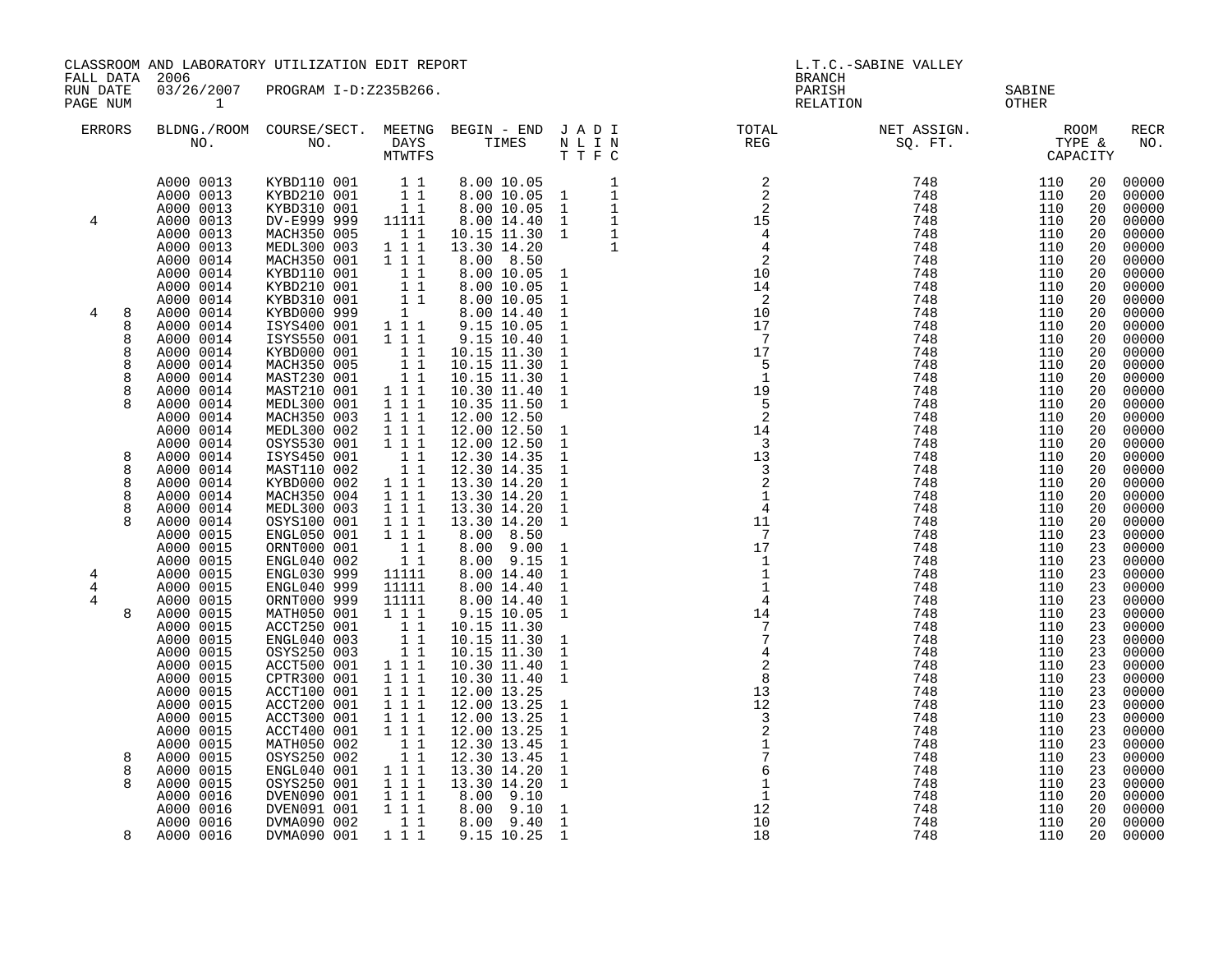|                                                                                                                         | CLASSROOM AND LABORATORY UTILIZATION EDIT REPORT                                                                                                                                                             |                                                                                                                                                                                                                                              |                                                                                                                                                                                  |                                                                                                                                                                                                                                    |                                                                                                                                                                   | L.T.C.-SABINE VALLEY                                                                                                                                                                                                                                                                     |                                                                                                                                  |                                                                                                              |                                                                                  |                                                                                                                            |
|-------------------------------------------------------------------------------------------------------------------------|--------------------------------------------------------------------------------------------------------------------------------------------------------------------------------------------------------------|----------------------------------------------------------------------------------------------------------------------------------------------------------------------------------------------------------------------------------------------|----------------------------------------------------------------------------------------------------------------------------------------------------------------------------------|------------------------------------------------------------------------------------------------------------------------------------------------------------------------------------------------------------------------------------|-------------------------------------------------------------------------------------------------------------------------------------------------------------------|------------------------------------------------------------------------------------------------------------------------------------------------------------------------------------------------------------------------------------------------------------------------------------------|----------------------------------------------------------------------------------------------------------------------------------|--------------------------------------------------------------------------------------------------------------|----------------------------------------------------------------------------------|----------------------------------------------------------------------------------------------------------------------------|
| FALL DATA<br>RUN DATE<br>PAGE NUM                                                                                       | 2006<br>03/26/2007<br>2                                                                                                                                                                                      | PROGRAM I-D:Z235B266.                                                                                                                                                                                                                        |                                                                                                                                                                                  |                                                                                                                                                                                                                                    |                                                                                                                                                                   | <b>BRANCH</b><br>PARISH<br>RELATION                                                                                                                                                                                                                                                      |                                                                                                                                  | SABINE<br>OTHER                                                                                              |                                                                                  |                                                                                                                            |
| <b>ERRORS</b>                                                                                                           | NO.                                                                                                                                                                                                          | BLDNG./ROOM COURSE/SECT. MEETNG BEGIN - END J A D I<br>NO. DAYS                                                                                                                                                                              | MTWTFS                                                                                                                                                                           | TIMES                                                                                                                                                                                                                              | N L I N<br>TTFC                                                                                                                                                   | TOTAL<br>REG                                                                                                                                                                                                                                                                             |                                                                                                                                  |                                                                                                              |                                                                                  | RECR<br>NO.                                                                                                                |
| 4                                                                                                                       | A000 0016<br>A000 0016<br>A000 0016<br>A000 0017<br>A000 0028<br>A000 0029<br>A000 0029<br>A000 0032<br>A000 0032<br>A000 0032<br>A000 0032<br>A000 0032                                                     | DVRE090 001<br>DVRE091 001<br>JOBS450 001<br>MACH350 005<br>HEAD999 999<br>HCOR120 001<br>HCOR120 003<br>CPTR310 001<br>CPTR991 001<br>ISYS650 001<br>CPTR991 002<br>CPTR000 001                                                             | 1 1 1<br>$1 1 1$<br>1 1 1<br>11<br>11111<br>1 11<br>$1\quad1$<br>111<br>$1\quad1$<br>111<br>$1\quad1$<br>$1 1 1$                                                                 | 10.30 11.40<br>10.30 11.40 1<br>12.00 12.50<br>10.15 11.30<br>8.00 15.00<br>11.40 14.30<br>13.45 14.55<br>8.00 9.10<br>9.15 10.05<br>$9.15$ $10.25$<br>10.15 11.15<br>10.50 11.40                                                  | 1<br>1<br>$\mathbf{1}$<br>$\mathbf{1}$                                                                                                                            |                                                                                                                                                                                                                                                                                          | 748<br>748<br>748<br>228<br>2, 210<br>764<br>764<br>1,239<br>1,239<br>$1,239$<br>$1,239$<br>$1,239$                              | 110<br>110<br>110<br>110<br>640<br>110<br>110<br>110<br>110<br>110<br>110<br>110                             | 20<br>20<br>20<br>20<br>20<br>20<br>25<br>25<br>25<br>25<br>25                   | 00000<br>00000<br>00000<br>00000<br>00000<br>00000<br>00000<br>00000<br>00000<br>00000<br>00000<br>00000                   |
| 8<br>4<br>4<br>8<br>4<br>8<br>8<br>4<br>8<br>8<br>4                                                                     | A000 0032<br>A000 0032<br>A000 0032<br>A000 0032<br>A000 0032<br>A000 0032<br>A000 0032<br>A000 0035<br>A000 0035<br>A000 0037<br>A000 0038<br>A000 0038<br>A000 0038<br>A000 0038<br>A000 0039<br>A000 0039 | INCT100 001<br>INCT650 001<br>INCT800 001<br>CPTR600 002<br>INCT120 001<br>CPTR600 001<br>CPTR640 001<br>CPTR400 001<br>INCT830 001<br>GED 999 999<br>HCOR212 001<br>HCOR212 002<br>HNUR211 001<br>HNUR211 002<br>CARP110 001<br>CARP120 001 | 1 1 1<br>$1 1 1$<br>1 1 1<br>$1\quad1$<br>$1\quad1$<br>1 1 1<br>111<br>$\begin{array}{cc} 1 & 1 \\ 1 & 1 \end{array}$<br>11111<br>11111<br>11111<br>111<br>111<br>11111<br>11111 | 12.00 13.25<br>12.00 13.25<br>12.00 13.25<br>12.30 13.45<br>12.30 15.00<br>13.30 14.40<br>13.30 14.40<br>8.00 9.15<br>8.00 10.05<br>8.00 14.40<br>7.30 13.30<br>7.30 13.30<br>8.00 12.10<br>8.00 12.10<br>8.00 15.30<br>8.00 15.30 | $\mathbf{1}$<br>$\mathbf{1}$<br>$\mathbf{1}$<br>$\mathbf{1}$<br>$\mathbf{1}$<br>1<br>$\mathbf{1}$<br>$\mathbf{1}$<br>$\mathbf{1}$<br>$\mathbf{1}$<br>$\mathbf{1}$ | $\begin{array}{cccccc} & 6 & 9 & 9 & 1 \\ & 9 & 9 & 1 & 1 \\ & 2 & 2 & 2 & 9 \\ & 2 & 2 & 9 & 8 & 4 \\ & 4 & 6 & 1 & 1 \\ & 1 & 9 & 5 & 1 \\ & 3 & 3 & 2 & 2 & 2 \\ & 2 & 2 & 2 & 2 & 4 \\ & 4 & 4 & 3 & 3 & 7 \\ & 1 & 3 & 1 & 1 & 3 \\ & 1 & 3 & 1 & 2 & 1 \\ \end{array}$<br>13<br>12 | 1,239<br>1,239<br>1,239<br>1,239<br>1,239<br>1,239<br>1,239<br>371<br>371<br>1,344<br>800<br>800<br>800<br>800<br>2,700<br>2,700 | 110<br>110<br>110<br>110<br>110<br>110<br>110<br>610<br>610<br>110<br>210<br>210<br>210<br>210<br>720<br>720 | 25<br>25<br>25<br>25<br>25<br>25<br>25<br>10<br>10<br>40<br>15<br>15<br>15<br>15 | 00000<br>00000<br>00000<br>00000<br>00000<br>00000<br>00000<br>00000<br>00000<br>00000<br>00000<br>00000<br>00000<br>00000 |
| 4<br>8<br>4<br>4<br>4<br>4<br>4<br>8<br>$\overline{4}$<br>8<br>4<br>8                                                   | A000 0039<br>A000 0039<br>A000 0045<br>A000 0045<br>A000 0045<br>A000 0045<br>A000 0045<br>A000 0045<br>A000 0045                                                                                            | CARP131 001<br>ORNT000 003<br>AUTO100 001<br>AUTO600 001<br>AUTO610 001<br>AUTO620 001<br>AUTO630 001<br>AUTO640 001                                                                                                                         | 11111<br>11111<br>11111<br>11111<br>11111<br>11111<br>11111<br>11111                                                                                                             | 8.00 15.30<br>8.00 15.30<br>8.00 14.40<br>8.00 14.40<br>8.00 14.40<br>8.00 14.40<br>8.00 14.40<br>8.00 14.40                                                                                                                       | $\mathbf{1}$<br>$\mathbf{1}$<br>$\mathbf{1}$<br>$\mathbf{1}$<br>$\mathbf{1}$<br>$\mathbf{1}$<br>$\mathbf{1}$<br>$\mathbf{1}$                                      | $\frac{12}{12}$<br>$\frac{12}{12}$<br>$\overline{9}$<br>$\overline{8}$<br>8<br>$\overline{8}$<br>$\begin{array}{c} 8 \\ 6 \end{array}$<br>$6\overline{6}$                                                                                                                                | 2,700<br>2,700<br>277<br>277<br>277<br>277<br>277<br>277<br>277                                                                  | 720<br>720<br>110<br>110<br>110<br>110<br>110<br>110                                                         | 20<br>20<br>20<br>20<br>20                                                       | $00000$<br>00000<br>00000<br>20 00000<br>00000<br>00000<br>00000<br>00000<br>00000<br>00000                                |
| 4<br>8<br>4<br>8<br>4<br>8<br>$\overline{4}$<br>8<br>4<br>8<br>4<br>8<br>4<br>8<br>8<br>4<br>4<br>8<br>4<br>8<br>4<br>8 | A000 0045<br>A000 0045<br>A000 0045<br>A000 0045<br>A000 0045<br>A000 0045<br>A000 0045<br>A000 0045<br>A000 0045<br>A000 0045                                                                               | AUTO650 001<br>AUTO660 001<br>AUTO800 001<br>AUTO810 001<br>AUTO820 001<br>AUTO830 001<br>AUTO840 001<br>AUTO850 001<br>AUTO991 001<br>AUTO993 001<br>ORNT000 002                                                                            | 11111<br>11111<br>11111<br>11111<br>11111<br>11111<br>11111<br>11111<br>11111<br>11111<br>11111                                                                                  | 8.00 14.40<br>8.00 14.40<br>8.00 14.40<br>8.00 14.40<br>8.00 14.40<br>8.00 14.40<br>8.00 14.40<br>8.00 14.40<br>8.00 14.40<br>8.00 14.40<br>8.00 14.40                                                                             | $\mathbf{1}$<br>$\mathbf{1}$<br>$\mathbf{1}$<br>$\mathbf{1}$<br>$\mathbf{1}$<br>$\mathbf{1}$<br>$\mathbf{1}$<br>$\mathbf{1}$<br>$\mathbf 1$<br>$\mathbf{1}$       | $\overline{6}$<br>3<br>$\mathbf{1}$                                                                                                                                                                                                                                                      | 277<br>277<br>277<br>277<br>277<br>277<br>277<br>277<br>277<br>277                                                               | 110<br>110<br>110<br>110<br>110<br>110<br>110<br>110<br>110<br>110<br>110                                    | 20<br>20<br>20<br>20<br>20<br>20<br>20<br>20<br>20<br>20<br>20                   | 00000<br>00000<br>00000<br>00000<br>00000<br>00000<br>00000<br>00000<br>$00000$<br>00000                                   |
| 4<br>8<br>4<br>8<br>4<br>8<br>4<br>8                                                                                    | A000 0048<br>A000 0048<br>A000 0048<br>A000 0048                                                                                                                                                             | AUTO100 001<br>AUTO600 001<br>AUTO610 001<br>AUTO620 001                                                                                                                                                                                     | 11111<br>11111<br>11111<br>11111                                                                                                                                                 | 8.00 14.40<br>8.00 14.40<br>8.00 14.40<br>8.00 14.40                                                                                                                                                                               | $\mathbf{1}$<br>$\mathbf{1}$<br>$\mathbf{1}$                                                                                                                      | 8<br>8<br>8                                                                                                                                                                                                                                                                              | 4,057<br>4,057<br>4,057<br>4,057                                                                                                 | 720<br>720<br>720<br>720                                                                                     |                                                                                  | 00000<br>00000<br>00000<br>00000                                                                                           |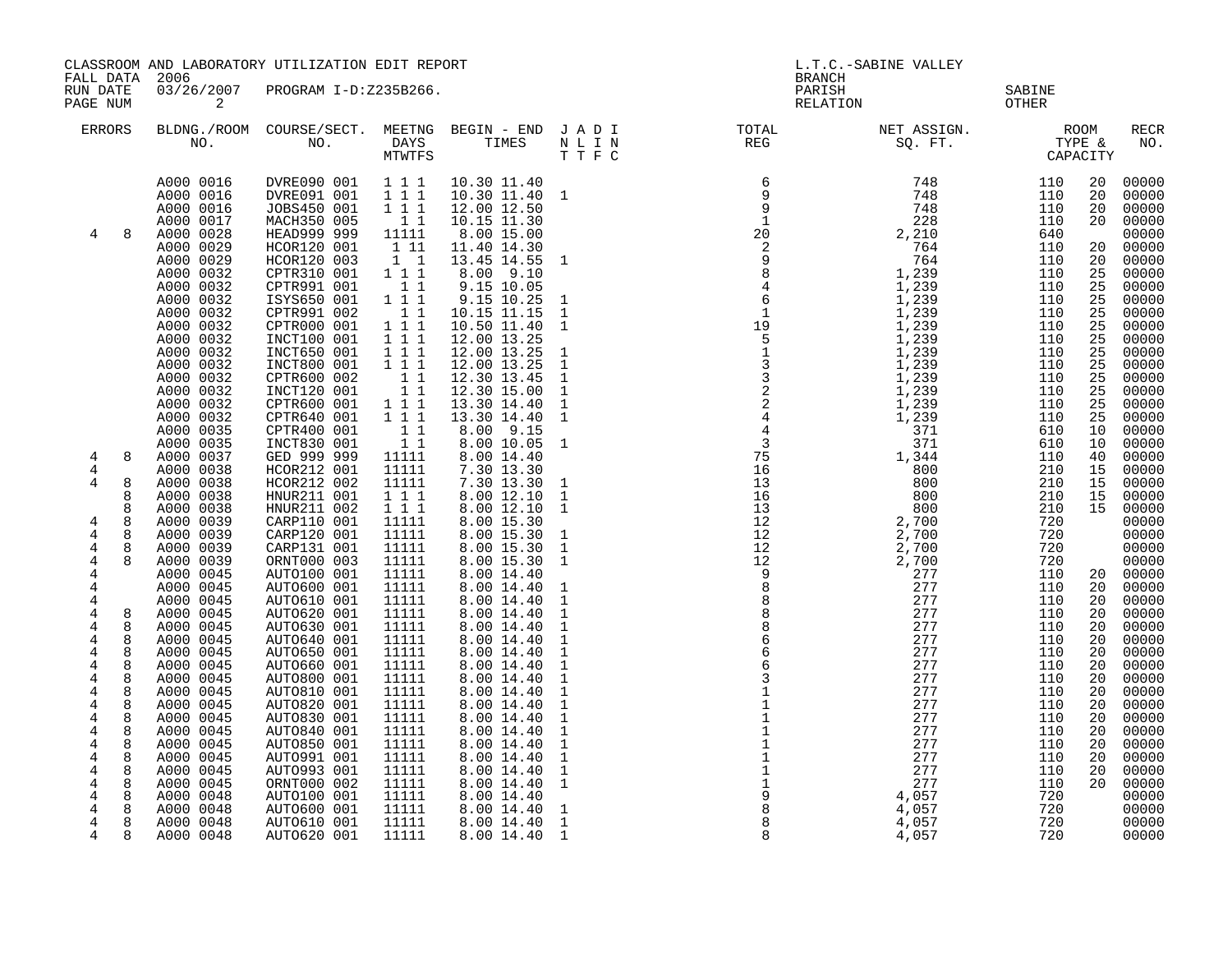| CLASSROOM AND LABORATORY UTILIZATION EDIT REPORT                             |                                                                                                                                                                                                                                                                                                                                                                                                                                                              |                                                                                                                                                                                                                                                                                                                                                                                                                                                 |                                                                                                                                                                                                                                                                   |                                                                                                                                                                                                                                                                                                                                                                                                                    |                                                                                   | L.T.C.-SABINE VALLEY                                        |                                                                                                                                                                                                                                                     |                                                                                                                                                                                                                                                   |                                                                                                                                                                                                                                                                   |
|------------------------------------------------------------------------------|--------------------------------------------------------------------------------------------------------------------------------------------------------------------------------------------------------------------------------------------------------------------------------------------------------------------------------------------------------------------------------------------------------------------------------------------------------------|-------------------------------------------------------------------------------------------------------------------------------------------------------------------------------------------------------------------------------------------------------------------------------------------------------------------------------------------------------------------------------------------------------------------------------------------------|-------------------------------------------------------------------------------------------------------------------------------------------------------------------------------------------------------------------------------------------------------------------|--------------------------------------------------------------------------------------------------------------------------------------------------------------------------------------------------------------------------------------------------------------------------------------------------------------------------------------------------------------------------------------------------------------------|-----------------------------------------------------------------------------------|-------------------------------------------------------------|-----------------------------------------------------------------------------------------------------------------------------------------------------------------------------------------------------------------------------------------------------|---------------------------------------------------------------------------------------------------------------------------------------------------------------------------------------------------------------------------------------------------|-------------------------------------------------------------------------------------------------------------------------------------------------------------------------------------------------------------------------------------------------------------------|
| FALL DATA<br>RUN DATE<br>PAGE NUM                                            | 2006<br>03/26/2007<br>3                                                                                                                                                                                                                                                                                                                                                                                                                                      | PROGRAM I-D:Z235B266.                                                                                                                                                                                                                                                                                                                                                                                                                           |                                                                                                                                                                                                                                                                   |                                                                                                                                                                                                                                                                                                                                                                                                                    |                                                                                   | <b>BRANCH</b><br>PARISH<br><b>RELATION</b>                  |                                                                                                                                                                                                                                                     | SABINE<br><b>OTHER</b>                                                                                                                                                                                                                            |                                                                                                                                                                                                                                                                   |
| <b>ERRORS</b>                                                                | BLDNG./ROOM<br>NO.                                                                                                                                                                                                                                                                                                                                                                                                                                           | COURSE/SECT.<br>NO.                                                                                                                                                                                                                                                                                                                                                                                                                             | MEETNG<br>DAYS<br>MTWTFS                                                                                                                                                                                                                                          | BEGIN - END<br>TIMES                                                                                                                                                                                                                                                                                                                                                                                               | JADI<br>NLIN<br>TTFC                                                              | TOTAL<br>REG                                                | NET ASSIGN.<br>SQ. FT.                                                                                                                                                                                                                              | ROOM<br>TYPE &<br>CAPACITY                                                                                                                                                                                                                        | <b>RECR</b><br>NO.                                                                                                                                                                                                                                                |
| 4<br>4<br>4<br>4<br>4<br>4<br>4<br>4<br>4<br>4<br>4<br>4<br>4<br>4<br>4<br>4 | A000 0048<br>8<br>A000 0048<br>A000 0048<br>A000 0048<br>8<br>A000 0048<br>A000 0048<br>$\mathsf{R}$<br>A000 0048<br>A000 0048<br>8<br>8<br>A000 0048<br>A000 0048<br>A000 0048<br>8<br>A000 0048<br>B000 0050<br>8<br>B000 0050<br>8<br>B000 0050<br>8<br>B000 0050<br>8<br>B000 0050<br>8<br>B000 0050<br>B000 0050<br>B000 0050<br>8<br>B000 0050<br>B000 0050<br>C000 0050<br>C000 0050<br>C000 0050<br>C000 0050<br>C000 0050<br>C000 0050<br>C000 0050 | AUTO630 001<br>AUTO640 001<br>AUTO650 001<br>AUTO660 001<br>AUTO800 001<br>AUTO810 001<br>AUTO820 001<br>AUTO830 001<br>AUTO840 001<br>AUTO850 001<br>AUTO991 001<br>AUTO993 001<br>WELD110 001<br>WELD120 001<br>WELD140 001<br>WELD210 001<br>WELD310 001<br>WELD410 001<br>WELD411 001<br>WELD412 001<br>WELD993 001<br>WELD995 001<br>WELD110 001<br>WELD111 001<br>WELD130 001<br>WELD210 001<br>WELD310 001<br>WELD311 001<br>WELD991 001 | 11111<br>11111<br>11111<br>11111<br>11111<br>11111<br>11111<br>11111<br>11111<br>11111<br>11111<br>11111<br>11111<br>11111<br>11111<br>11111<br>11111<br>11111<br>11111<br>11111<br>11111<br>11111<br>11111<br>11111<br>11111<br>11111<br>11111<br>11111<br>11111 | 8.00 14.40<br>8.00 14.40<br>8.00 14.40<br>8.00 14.40<br>8.00 14.40<br>8.00 14.40<br>8.00 14.40<br>8.00 14.40<br>8.00 14.40<br>8.00 14.40<br>8.00 14.40<br>8.00 14.40<br>8.00 14.40<br>8.00 14.40<br>8.00 14.40<br>8.00 14.40<br>8.00 14.40<br>8.00 14.40<br>8.00 14.40<br>8.00 14.40<br>8.00 14.40<br>8.00 14.40<br>8.00 14.40<br>8.00 14.40<br>8.00 14.40<br>8.00 14.40<br>8.00 14.40<br>8.00 14.40<br>8.00 14.40 | 1<br>1<br>1<br>1<br>1<br>1<br>1<br>1<br>1<br>1<br>1<br>1<br>1<br>1<br>1<br>1<br>1 | 8<br>12223357<br>$\begin{array}{c} 3 \\ 2 \\ 1 \end{array}$ | 4,057<br>4,057<br>4,057<br>4,057<br>4,057<br>4,057<br>4,057<br>4,057<br>4,057<br>4,057<br>4,057<br>4,057<br>1,800<br>1,800<br>1,800<br>1,800<br>1,800<br>1,800<br>1,800<br>1,800<br>1,800<br>1,800<br>640<br>640<br>640<br>640<br>640<br>640<br>640 | 720<br>720<br>720<br>720<br>720<br>720<br>720<br>720<br>720<br>720<br>720<br>720<br>720<br>720<br>720<br>720<br>720<br>720<br>720<br>720<br>720<br>720<br>110<br>20<br>110<br>20<br>110<br>20<br>110<br>20<br>110<br>20<br>110<br>20<br>110<br>20 | 00000<br>00000<br>00000<br>00000<br>00000<br>00000<br>00000<br>00000<br>00000<br>00000<br>00000<br>00000<br>00000<br>00000<br>00000<br>00000<br>00000<br>00000<br>00000<br>00000<br>00000<br>00000<br>00000<br>00000<br>00000<br>00000<br>00000<br>00000<br>00000 |
| 4                                                                            | C000 0050<br>C000 0050                                                                                                                                                                                                                                                                                                                                                                                                                                       | WELD992 001<br>WELD994 001                                                                                                                                                                                                                                                                                                                                                                                                                      | 11111<br>11111                                                                                                                                                                                                                                                    | 8.00 14.40<br>8.00 14.40                                                                                                                                                                                                                                                                                                                                                                                           | 1                                                                                 | 2                                                           | 640<br>640                                                                                                                                                                                                                                          | 110<br>20<br>110<br>20                                                                                                                                                                                                                            | 00000<br>00000                                                                                                                                                                                                                                                    |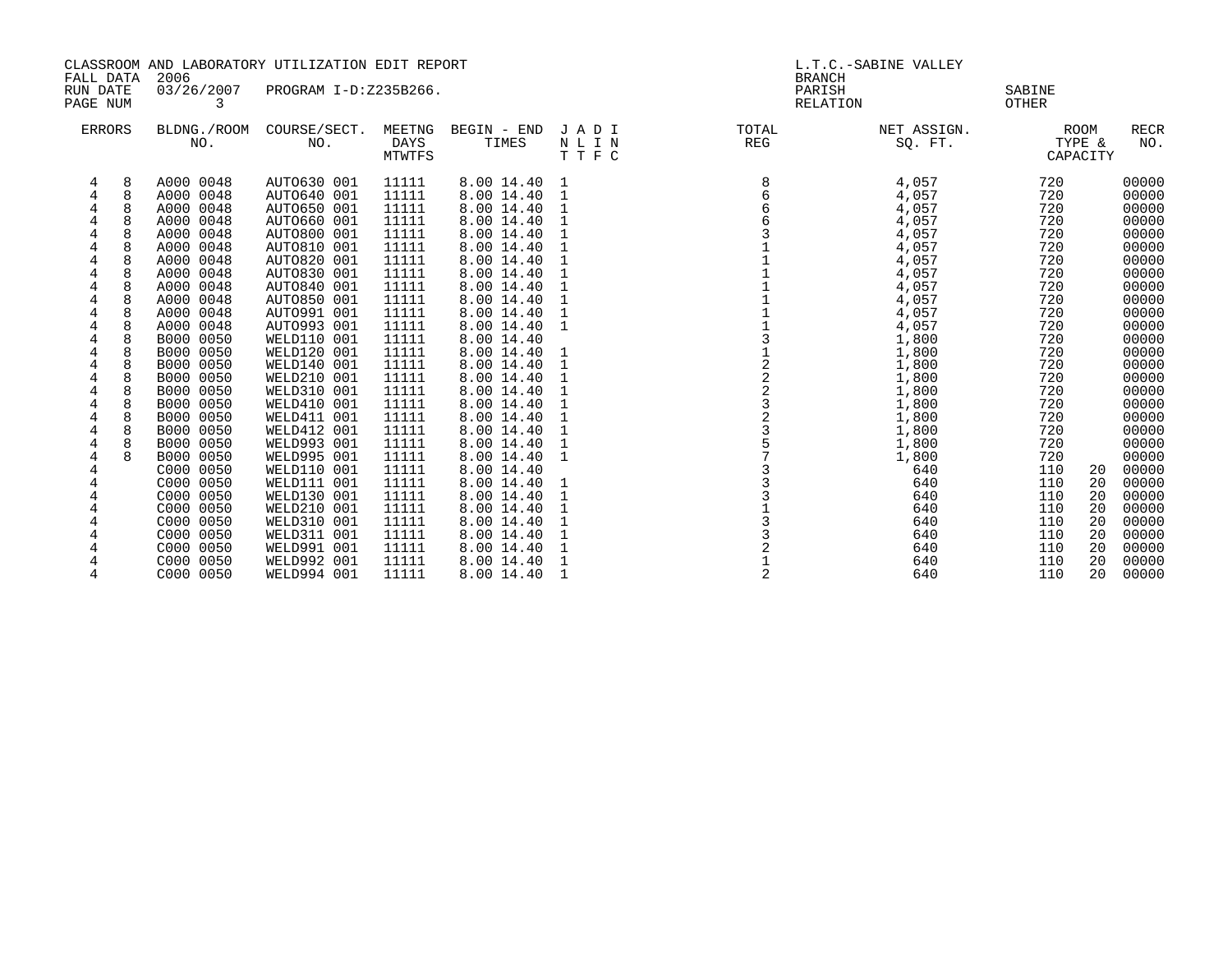## E R R O R P A G E L.T.C.-SABINE VALLEY

- ERROR 1 CLASS AND LABORATORY UTILIZATION FILE DOES NOT MATCH WITH BLDGS AND ROOMS FILE. THE ROOM, BUILDING, AND CLASS FILES MUST ALL MATCH. IF THE ROOM NUMBER ON THE UTILIZATION IS CORRECT, THE ROOM SHOULD TO BE ADDED TO THE ROOM FILE.
- ERROR 2 THERE SHOULD BE AT LEAST ONE ENTRY IN THE DAYS-OF-WEEK-COURSE-MEETS FIELD.
- ERROR 3 BEGIN-END-TIME FIELDS MUST BE BETWEEN 06.00 AND 23.00
- ERROR 4 WARNING CLASS TIME EXCEEDS 5 HOURS. 65

- ERROR 5 ROOM TYPE INVALID FOR TEACHING CLASS, CLASSES CANNOT BE SCHEDULED IN ROOMS DESIGNATED AS CIRCULATION, CUSTODIAL OR MECHANICAL.
- ERROR 7 THE TOTAL REGISTRANTS FIELD MUST NOT BE BLANK OR ZEROS
- ERROR 8 WARNING EXCEEDS THE CAPACITY OF THE ROOM BY 50% (IF THIS IS A JOINT CLASS ITS REGISTRANTS ARE INCLUDED). 68 PLEASE CHECK THE CAPACITY OF THE ROOM AS IT APPEARS ON THE ROOM FILE.
- ERROR 9 UNLESS THERE IS A JOINT CLASS, ALTERNATE WEEKS OR INCONSISTENT MEETING TIMES, THERE SHOULD BE NO DUPLICATES.

| TOTAL ERRORS (INCLUDING WARNINGS)                                  | 133 |
|--------------------------------------------------------------------|-----|
| TOTAL NUMBER OF RECORDS READ                                       | 133 |
| TOTAL NUMBER OF RECORDS ACCEPTED FOR SPACE UTILIZATION COMPUTATION | 133 |
| NUMBER OF JOINT-CLASS RECORDS                                      | 109 |
| NUMBER OF ALTERATE WEEKS RECORDS                                   |     |
| NUMBER OF DIFFERENT TIMES RECORDS                                  |     |
| NUMBER OF INCONSISTENT RECORDS                                     |     |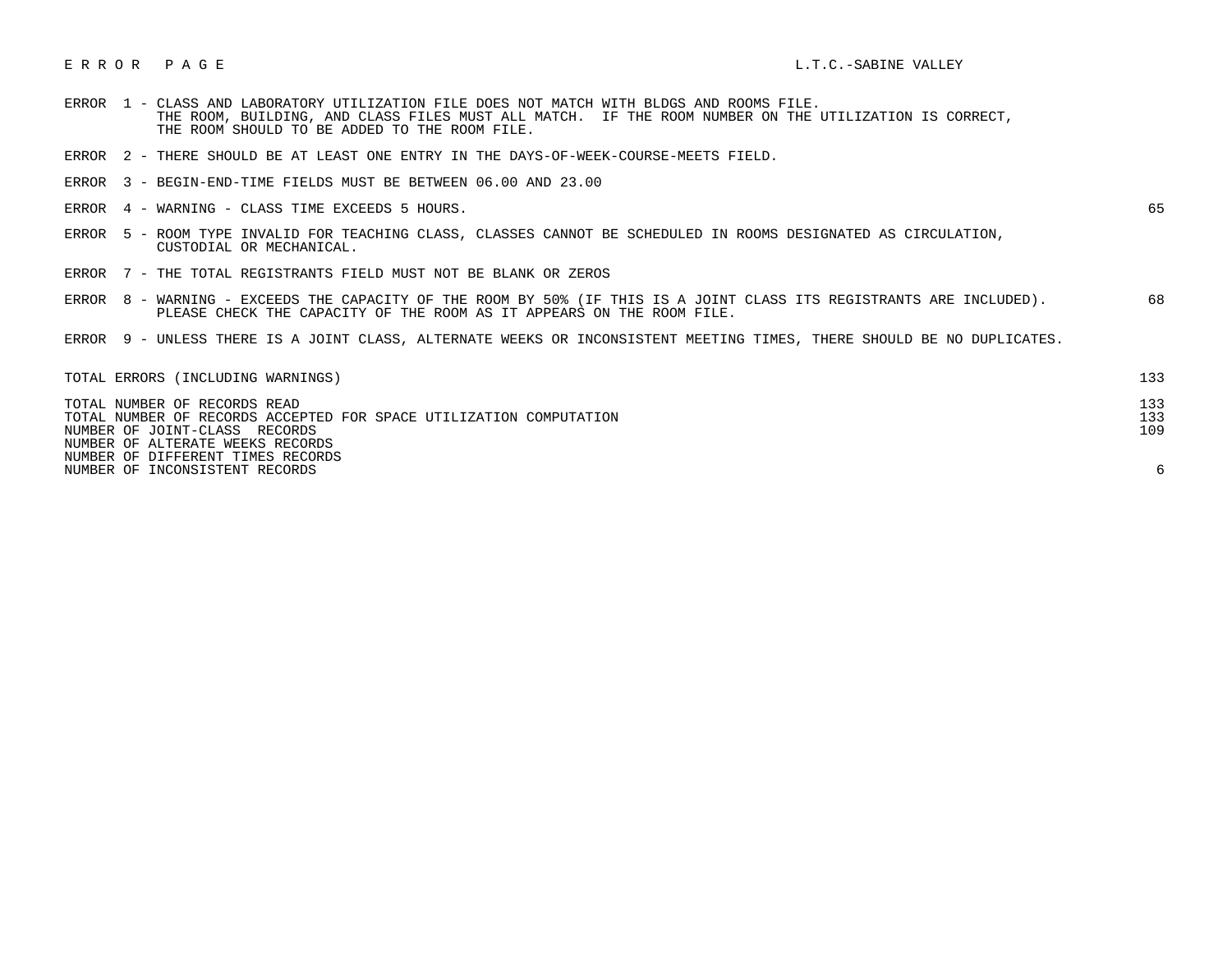|                                                                                      | DAY USE         | NIGHT USE       | TOTAL           |
|--------------------------------------------------------------------------------------|-----------------|-----------------|-----------------|
|                                                                                      | $(0600 - 1700)$ | (1700-2300)     | $(0600 - 2300)$ |
| *CLASSROOM FACILITIES                                                                |                 |                 |                 |
| TOTAL NUMBER OF ROOMS                                                                |                 |                 | 11              |
| TOTAL NUMBER OF STATIONS (CAPACITY)                                                  |                 |                 | 268             |
| WEEKLY STUDENT CONTACT HOURS                                                         | 8173            |                 | 8173            |
| WEEKLY TOTAL OF ROOMS AVAILABLE - COUNTED IN HALF HOUR INCREMENTS                    | 990             | 550             | 1540            |
| WEEKLY TOTAL OF ROOMS IN USE - COUNTED IN HALF HOUR INCREMENTS                       | 556             |                 | 556             |
| WEEKLY TOTAL OF STUDENT STATIONS AVAILABLE - COUNTED IN HALF HOUR INCREMENTS         | 24120           | 13400           | 37520           |
| WEEKLY TOTAL OF STATIONS AVAILABLE IN ROOMS IN USE - COUNTED IN HALF HOUR INCREMENTS | 12840           |                 | 12840           |
| WEEKLY TOTAL OF STATIONS IN USE - COUNTED IN HALF HOUR INCREMENTS                    | 16346           |                 | 16346           |
| PERCENT OF ROOMS IN USE TO ROOMS AVAILABLE                                           | 56.2            | $\cdot$ 0       | 36.1            |
| PERCENT OF STATIONS IN USE TO STATIONS AVAILABLE                                     | 67.8            | $\cdot$ 0       | 43.6            |
| PERCENT OF STATIONS IN USE TO STATIONS AVAILABLE IN OCCUPIED ROOMS                   | 127.3           | $\cdot$ 0       | 127.3           |
|                                                                                      |                 |                 |                 |
|                                                                                      | DAY USE         | NIGHT USE       | TOTAL           |
|                                                                                      | $(0600 - 1700)$ | $(1700 - 2300)$ | $(0600 - 2300)$ |
| CLASSROOM                                                                            |                 |                 |                 |
| TOTAL NUMBER OF ROOMS                                                                |                 |                 | 11              |
| TOTAL NUMBER OF STATIONS (CAPACITY)                                                  |                 |                 | 268             |
| WEEKLY STUDENT CONTACT HOURS                                                         | 8173            |                 | 8173            |
| WEEKLY TOTAL OF ROOMS AVAILABLE - COUNTED IN HALF HOUR INCREMENTS                    | 990             | 550             | 1540            |
| WEEKLY TOTAL OF ROOMS IN USE - COUNTED IN HALF HOUR INCREMENTS                       | 556             |                 | 556             |
| WEEKLY TOTAL OF STUDENT STATIONS AVAILABLE - COUNTED IN HALF HOUR INCREMENTS         | 24120           | 13400           | 37520           |
| WEEKLY TOTAL OF STATIONS AVAILABLE IN ROOMS IN USE - COUNTED IN HALF HOUR INCREMENTS | 12840           |                 | 12840           |
| WEEKLY TOTAL OF STATIONS IN USE - COUNTED IN HALF HOUR INCREMENTS                    | 16346           |                 | 16346           |
| PERCENT OF ROOMS IN USE TO ROOMS AVAILABLE                                           | 56.2            | $\cdot$ 0       | 36.1            |
| PERCENT OF STATIONS IN USE TO STATIONS AVAILABLE                                     | 67.8            | $\cdot$ 0       | 43.6            |
| PERCENT OF STATIONS IN USE TO STATIONS AVAILABLE IN OCCUPIED ROOMS                   | 127.3           | $\cdot$ 0       | 127.3           |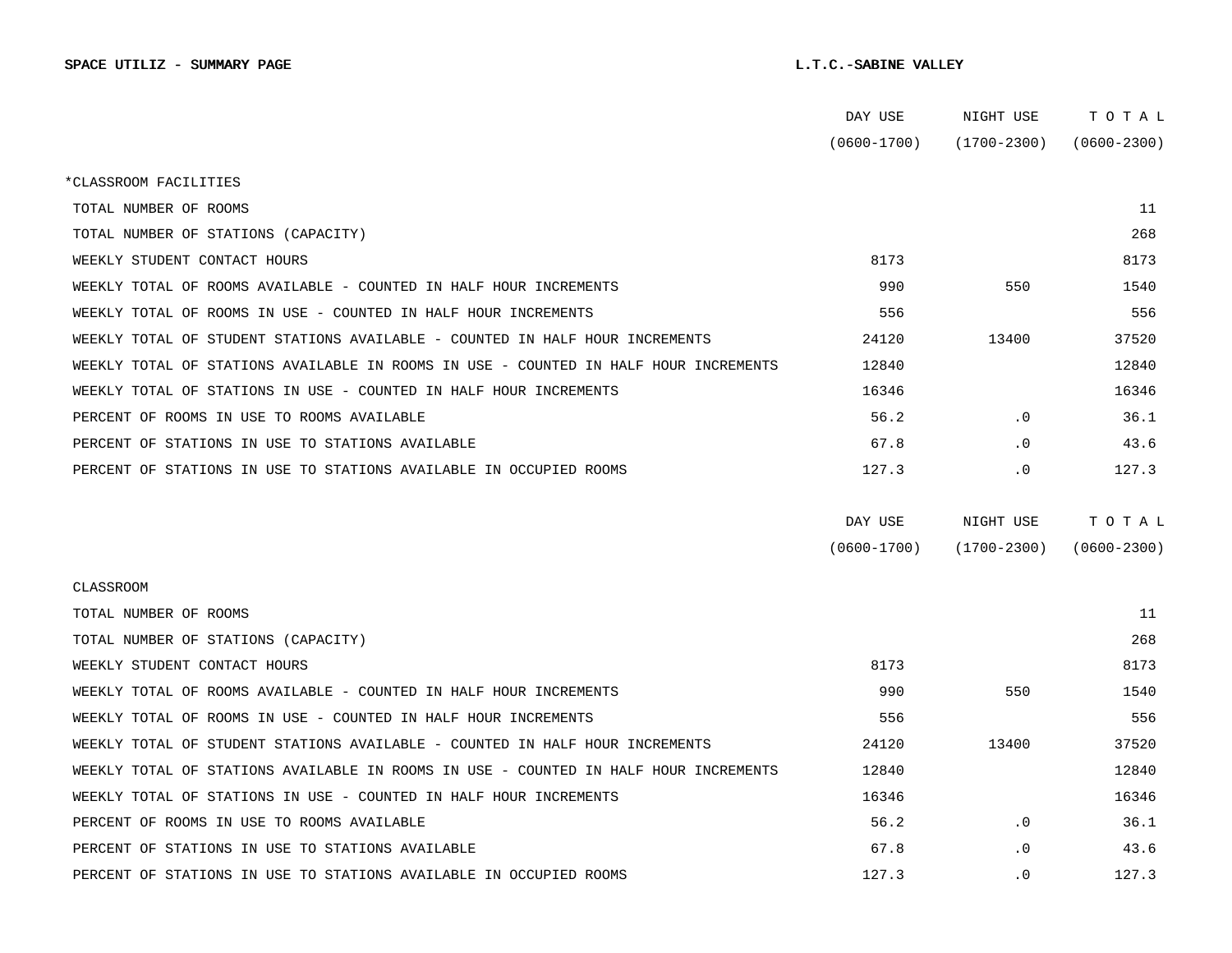|                                                                                      | DAY USE         | NIGHT USE       | TOTAL           |
|--------------------------------------------------------------------------------------|-----------------|-----------------|-----------------|
|                                                                                      | $(0600 - 1700)$ | $(1700 - 2300)$ | $(0600 - 2300)$ |
| *LABORATORY FACILITIES                                                               |                 |                 |                 |
| TOTAL NUMBER OF ROOMS                                                                |                 |                 | 1               |
| TOTAL NUMBER OF STATIONS (CAPACITY)                                                  |                 |                 | 15              |
| WEEKLY STUDENT CONTACT HOURS                                                         | 1261            |                 | 1261            |
| WEEKLY TOTAL OF ROOMS AVAILABLE - COUNTED IN HALF HOUR INCREMENTS                    | 90              | 50              | 140             |
| WEEKLY TOTAL OF ROOMS IN USE - COUNTED IN HALF HOUR INCREMENTS                       | 120             |                 | 120             |
| WEEKLY TOTAL OF STUDENT STATIONS AVAILABLE - COUNTED IN HALF HOUR INCREMENTS         | 1350            | 750             | 2100            |
| WEEKLY TOTAL OF STATIONS AVAILABLE IN ROOMS IN USE - COUNTED IN HALF HOUR INCREMENTS | 1800            |                 | 1800            |
| WEEKLY TOTAL OF STATIONS IN USE - COUNTED IN HALF HOUR INCREMENTS                    | 2523            |                 | 2523            |
| PERCENT OF ROOMS IN USE TO ROOMS AVAILABLE                                           | 133.3           | $\cdot$ 0       | 85.7            |
| PERCENT OF STATIONS IN USE TO STATIONS AVAILABLE                                     | 186.9           | $\cdot$ 0       | 120.1           |
| PERCENT OF STATIONS IN USE TO STATIONS AVAILABLE IN OCCUPIED ROOMS                   | 140.2           | $\cdot$ 0       | 140.2           |
|                                                                                      |                 |                 |                 |
|                                                                                      | DAY USE         | NIGHT USE       | TOTAL           |
|                                                                                      | $(0600 - 1700)$ | $(1700 - 2300)$ | $(0600 - 2300)$ |
|                                                                                      |                 |                 |                 |

| TOTAL NUMBER OF ROOMS                                                                |       |           |       |
|--------------------------------------------------------------------------------------|-------|-----------|-------|
| TOTAL NUMBER OF STATIONS (CAPACITY)                                                  |       |           | 15    |
| WEEKLY STUDENT CONTACT HOURS                                                         | 1261  |           | 1261  |
| WEEKLY TOTAL OF ROOMS AVAILABLE - COUNTED IN HALF HOUR INCREMENTS                    | 90    | 50        | 140   |
| WEEKLY TOTAL OF ROOMS IN USE - COUNTED IN HALF HOUR INCREMENTS                       | 120   |           | 120   |
| WEEKLY TOTAL OF STUDENT STATIONS AVAILABLE - COUNTED IN HALF HOUR INCREMENTS         | 1350  | 750       | 2100  |
| WEEKLY TOTAL OF STATIONS AVAILABLE IN ROOMS IN USE - COUNTED IN HALF HOUR INCREMENTS | 1800  |           | 1800  |
| WEEKLY TOTAL OF STATIONS IN USE - COUNTED IN HALF HOUR INCREMENTS                    | 2523  |           | 2523  |
| PERCENT OF ROOMS IN USE TO ROOMS AVAILABLE                                           | 133.3 | $\cdot$ 0 | 85.7  |
| PERCENT OF STATIONS IN USE TO STATIONS AVAILABLE                                     | 186.9 | $\cdot$ 0 | 120.1 |
| PERCENT OF STATIONS IN USE TO STATIONS AVAILABLE IN OCCUPIED ROOMS                   | 140.2 | $\cdot$ 0 | 140.2 |

CLASS LABORATORY